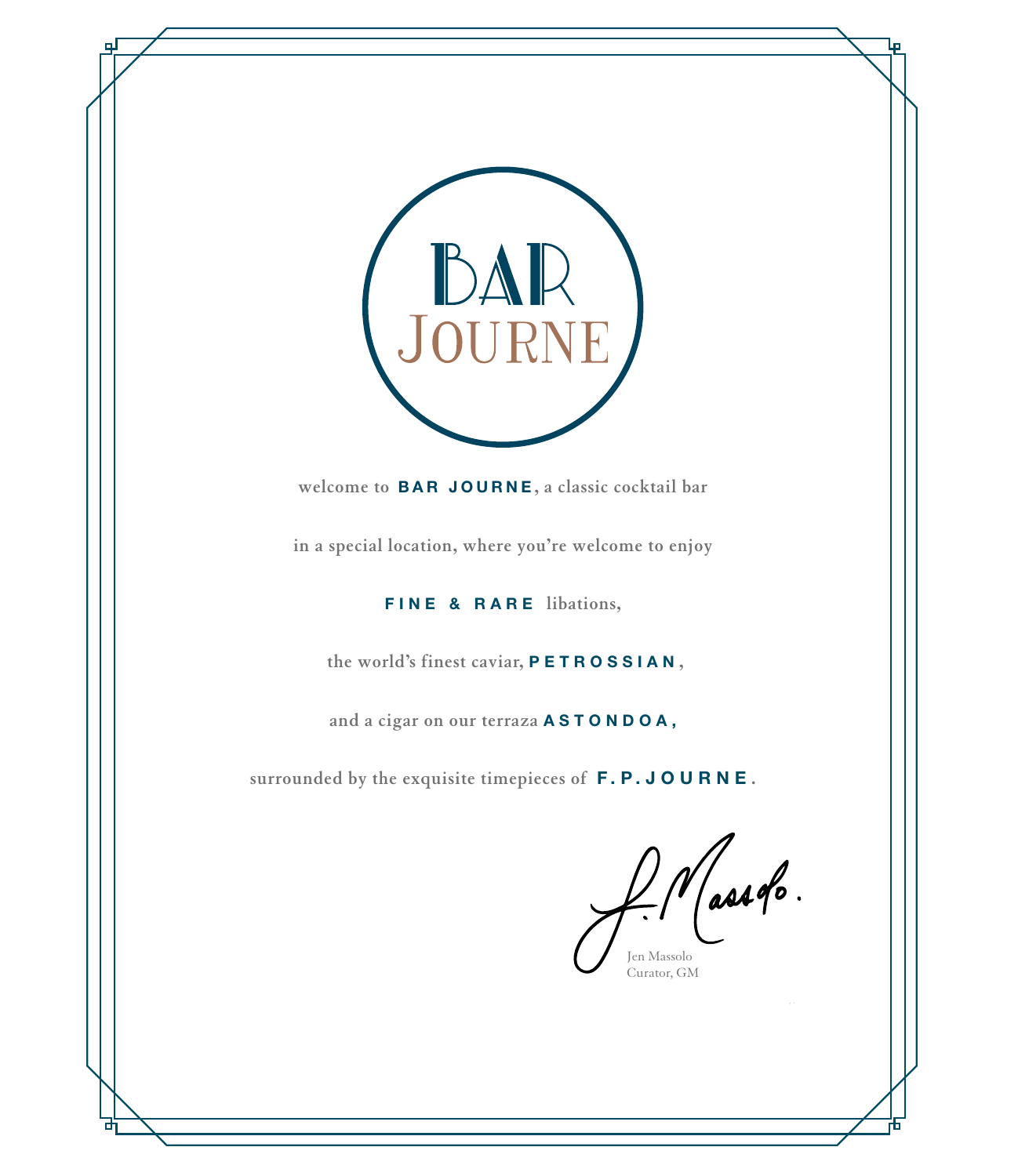# PETROSSIAN CAVIAR

the petrossian family first introduced caviar to paris in the 1920s and the rest is history. over the course of a century, the family has passed down their time-honored techniques from one generation to the next, becoming synonymous with timeless craftsmanship, modern sophistication and the world's finest caviar.

|  |  |  |  |  | <b>ROYAL SHASSETRA</b> |  |
|--|--|--|--|--|------------------------|--|
|--|--|--|--|--|------------------------|--|

# ALVERTA PRESIDENT

*\$ 98 30g \$393 125g*

*\$ 154 30g \$565 125g* OSSETRA PRESIDENT *\$ 246 30g*

*\$990 125g*

*accompanied by fine potato crisps*

# TASTING MENU

enjoy royal shassetra, alverta president and ossetra president

in 3, 30g portions

*\$ 485*

#### SUGGESTED PAIRINGS

champagne jeeper glass *\$ 28*

"the petrossian 75" *a champagne cocktail \$ 25*

moskovskaya vodka 1970s era, 2oz *\$ 85*

#### JAMON IBERICO

fermin iberico ham ville salamanca, spain, aged 4 years, *served with jennifer's bread sticks \$ 19 / oz*

#### SUGGESTED PAIRINGS

sherry, manzanilla rey fernando de castillo *\$ 21*

gin + tonic g'vine nouaisson + tassoni *\$ 29*

the macallan 18 yr sherry cask

\$95

#### OLIVES + ALMONDS

**castelvetrano olives marcona almonds**

*\$*

#### GARCIA-NEVETT **CHOCOLATE**

**a tasting of four pieces** *25*

*17 \$*

二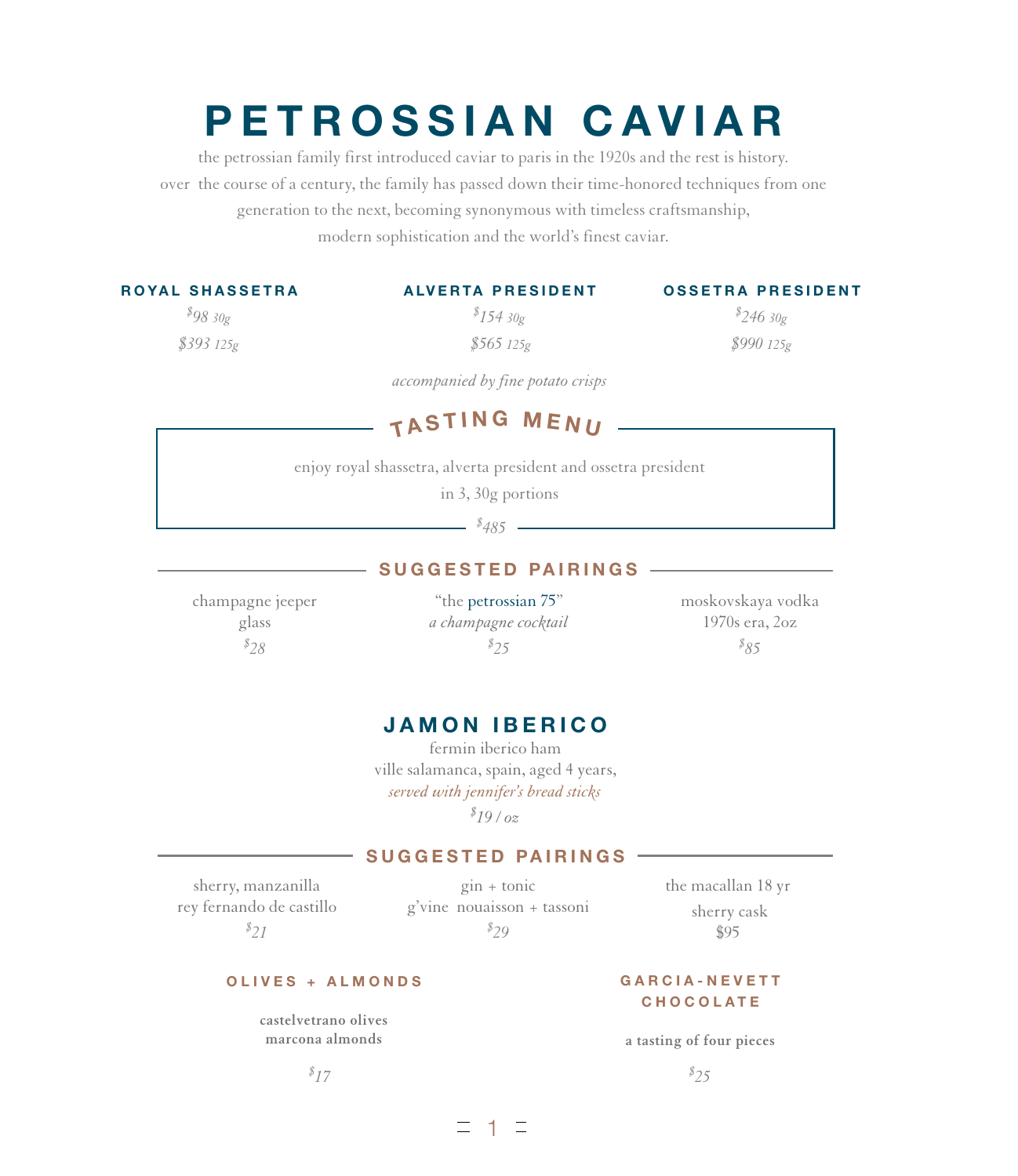

| bar hill vodka / leopold sour apple liqueur / lime / bitters                                                       | 24              |
|--------------------------------------------------------------------------------------------------------------------|-----------------|
| empress gin / citrus / spices / herbs / bitters /<br>east imperial burma tonic                                     | 24 <sup>1</sup> |
| tapatio blanco tequila / cap corse blanc / lemon<br>east imperial grapefruit soda                                  | 26              |
| st. george green chile vodka / derrumbes potosi mezcal /<br>chinola passionfruit liqueur/ ancho reyes verde / lime | 20              |
| hamilton ny blend rum / guyana 151 rum / yuzu / falernum /<br>$\lim_{\epsilon}$ mint                               | 19              |
| bruichladdich classic / agrosan amaro del'etna /<br>vergano maraschino                                             | 25              |
| blackened, american whiskey / mancino secco vermouth /<br>laruse absinthe                                          | 23   $\gamma$   |
| redbreast 12 irish whiskey / galiano ristretto coffee liqueur /<br>lacuesta reserva vermouth                       | 20              |
|                                                                                                                    |                 |

 $\equiv$  2  $\equiv$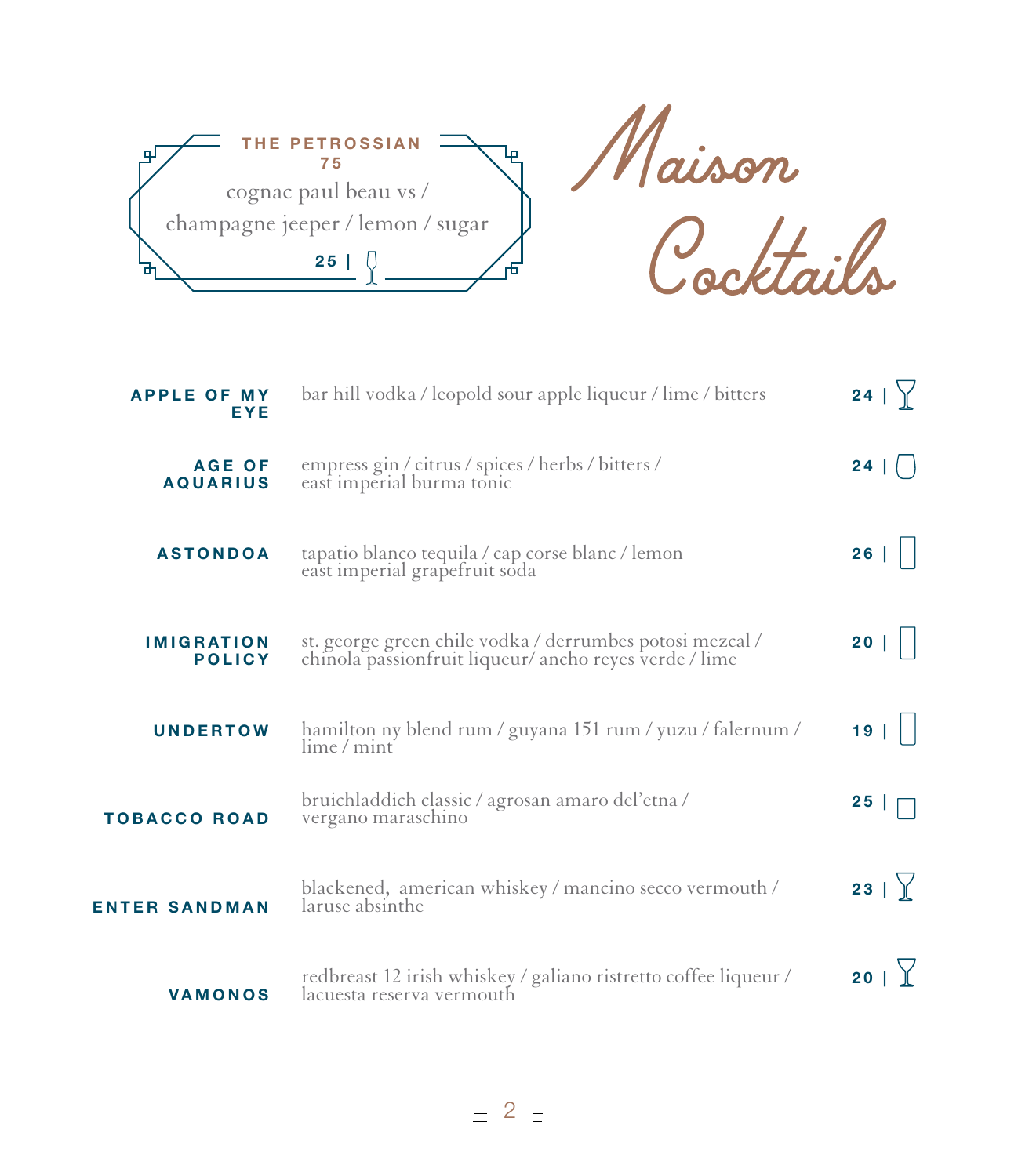



- st george / green chile / ca 19
	- boyd and blair / potato based / pa
	- marmont / wheat / siberia / russia
	- bar hill / honey / vt
- grey goose / vx single estate / france 41

CHOOSE<br>YOUR SPIRIT YOUR SPIRIT 22 CHOOSE 22 33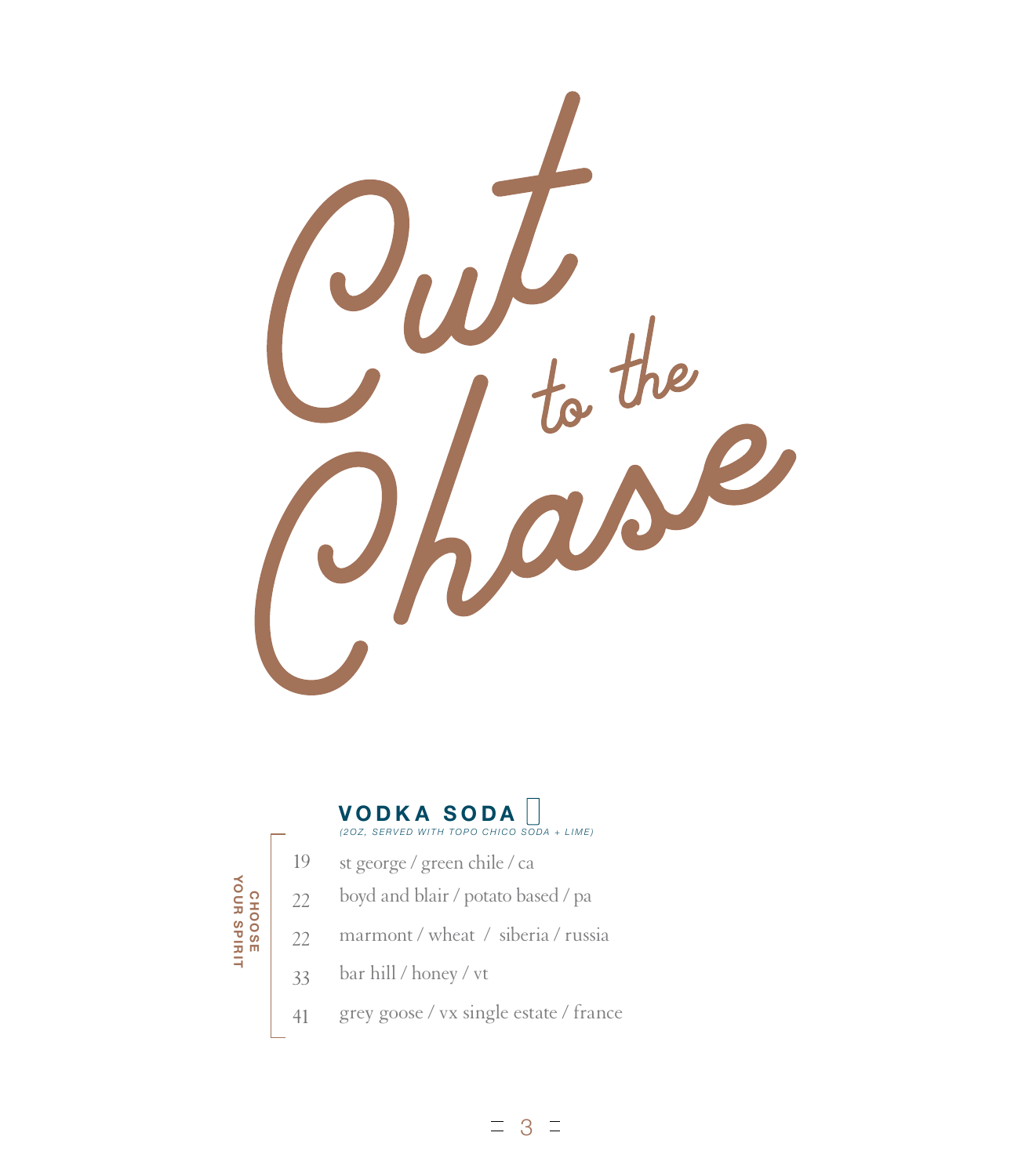# OLD FASHIONED



- four grain whiskey / palm ridge / florida 25
- bourbon / four roses / single barrel 93 / kentucky 23
- scotch, glenfiddich / 14 / bourbon barrel / scotland 29
- bourbon / joseph magnus / indiana 37



# DAIQUIRI (CLASSIC, SERVED UP)



- cachaça / novo fogo / silver / organic / brazil 19
- rum / hamilton / new york blend & 151 / guyana 19
- rum / roulaisson / pot still / louisiana 21
- rum / clément / select barrel / vieux 15yr / haiti 27



CHOOSE YOUR SPIRIT

CHOOSE<br>YOUR SPIRIT

 $\equiv$ 4 $\equiv$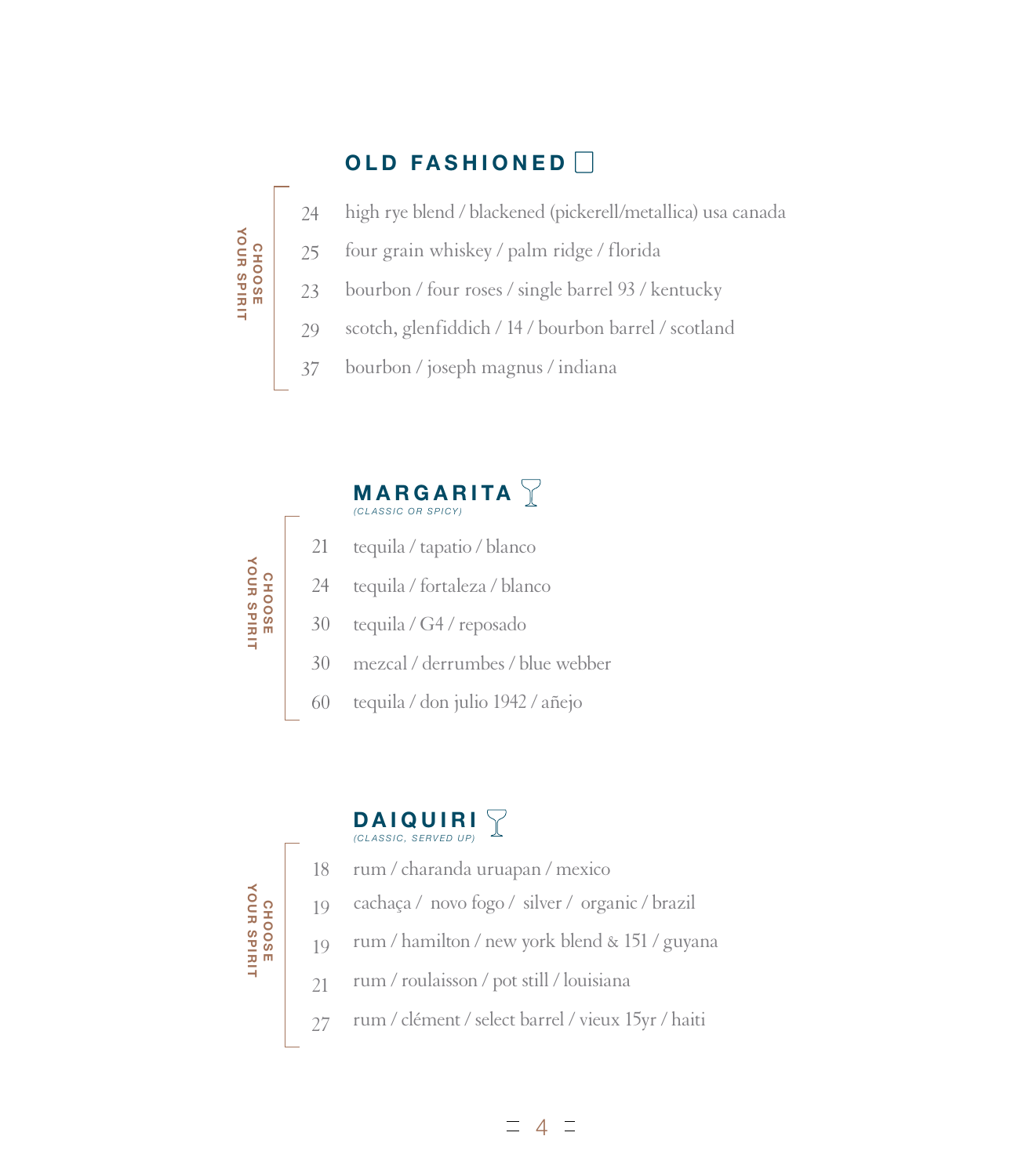Wine

#### CHAMPAGNE

**"**

| JEEPER, BRUT GRAND ASSEMBLAGE, NV                              | 27/135    |
|----------------------------------------------------------------|-----------|
| EXOTIC FRUIT, VANILLA TOAST, CREAMY TEXTURE                    |           |
| JEEPER, BRUT GRAND ROSÉ, NV                                    | 36/169    |
| FLORAL, FRUITY, SUPPLE                                         |           |
| 2009 DOM PERIGNON, BRUT                                        | 110 / 520 |
| GUAVA, SPICY GRAPEFRUIT ZEST, TOASTED BRIOCHE                  |           |
| 2004 BOLLINGER R.D.                                            | 895       |
| CANDIED FRUIT, SWEET SPICE, PRESERVED ORANGE                   |           |
| 2004 KRUG, BRUT                                                | 1,115     |
| GINGER, CANDIED CITRUS, MIRABELLE PLUM                         |           |
| 2006 TATTINGER ROSE, LE COMPTES, MAGNUM                        | 1,460     |
| FRESH WILD STRAWBERRIES, MORELLO CHERRIES, RICH, INTENSE FRUIT |           |

*i only drink champagne on two occasions when i'm in love and when i'm not - coco chanel* 

 $= 5 =$ 

**"**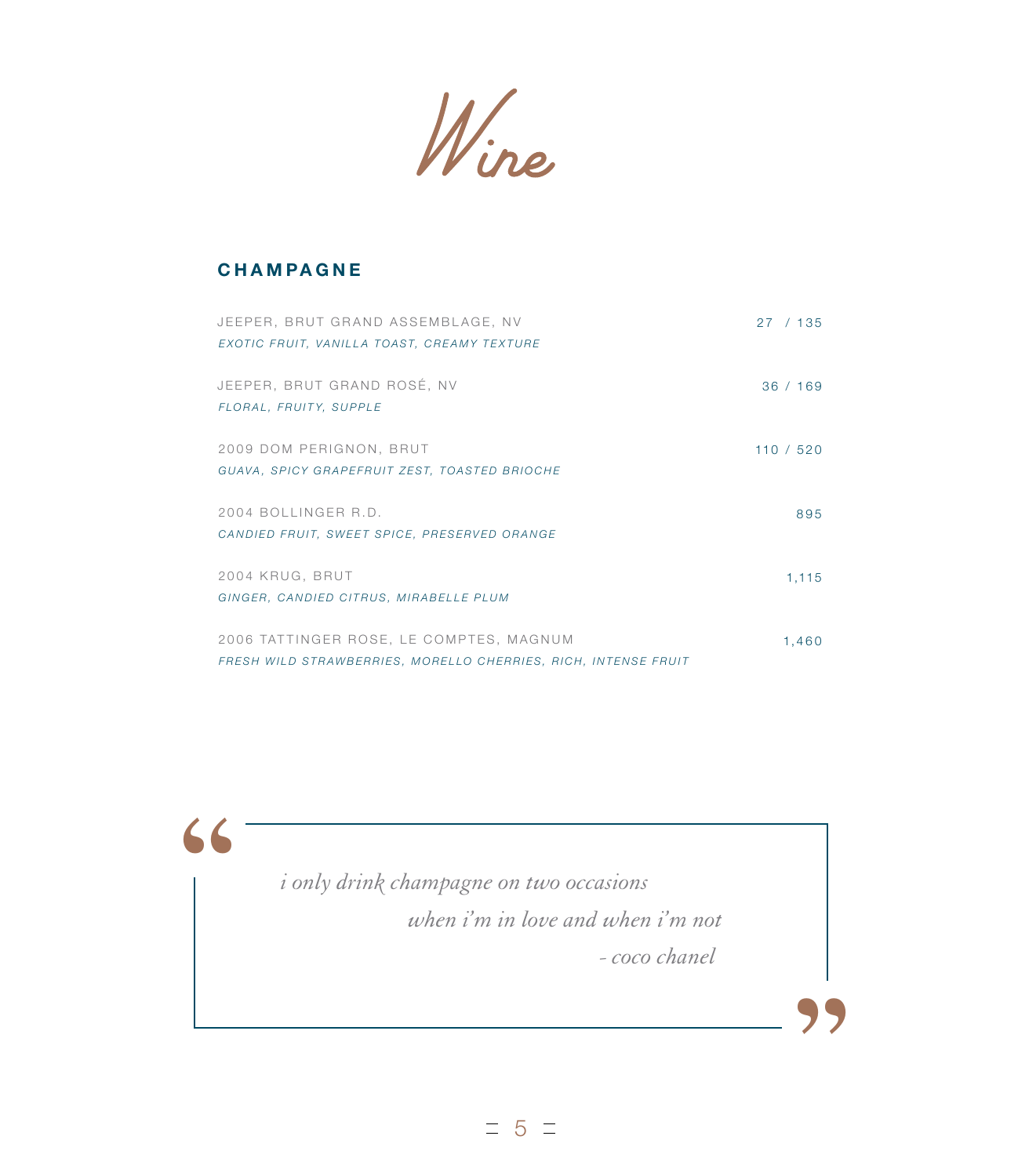## WHITE WINE

| pinot grigio                         | 2017 TERLANO / ALTO ADIGE / ITALY<br>MELON, MACINTOSH APPLE, LIGHT, CRISP                               | 17/80    |
|--------------------------------------|---------------------------------------------------------------------------------------------------------|----------|
| sauvignon blanc<br>(sauvignon blanc) | 2016 LAETICIA DUCROUX / LOIRE / FRANCE<br>LIME, MINERAL, FLINTY, BRACING ACIDITY                        | 19/87    |
| chenin blanc                         | 2017 DOMAINE HUET, LE HAUTE LIEU / DEMI SEC / LOIRE<br>FLESHY STONE FRUIT, HONEYSUCKLE, QUINCE          | 28 / 135 |
| riesling                             | 2016 ZIND HUMBRECHT / CALCAIRE / ALSACE / FRANCE<br>FRUITY, CITRUS NOSE, BEAUTIFUL RIPE ACIDITY         | 33/160   |
| chardonnay                           | 2017 JP & B DROIN / 1ER CRU / VAILLONS / CHABLIS / FRANCE<br>FLORAL, MINERAL, AROMATIC                  | 33/160   |
| chardonnay                           | 2017 KISTLER / LES NOISETIERS / SONOMA COAST / USA<br>INTENSE TROPICAL FRUIT, TAOSTY OAK, CRISP ACIDITY | 43/190   |

# ROSÉ - france

| 2015 CLOS CIBONNE<br>ORANGE PEEL, SPICEY, VIBRANT FRUIT | 20/80  |
|---------------------------------------------------------|--------|
| 2016 DOMAINE DE LA CROIX<br>SMOOTH, CRISP, LEMON ZEST   | 17/80  |
| 2016 DOMAINE OTT<br>CITRUS, CRISP, LEMON ZEST           | 29/148 |
| 2016 GROS NORET BANDOL 1.5L<br>CITRUS, FLORAL SPICEY    | 220    |
| 2007 DOMAINE DE LA CROIX 3.0L<br>3X AS SMOOTH AND CRISP | 315    |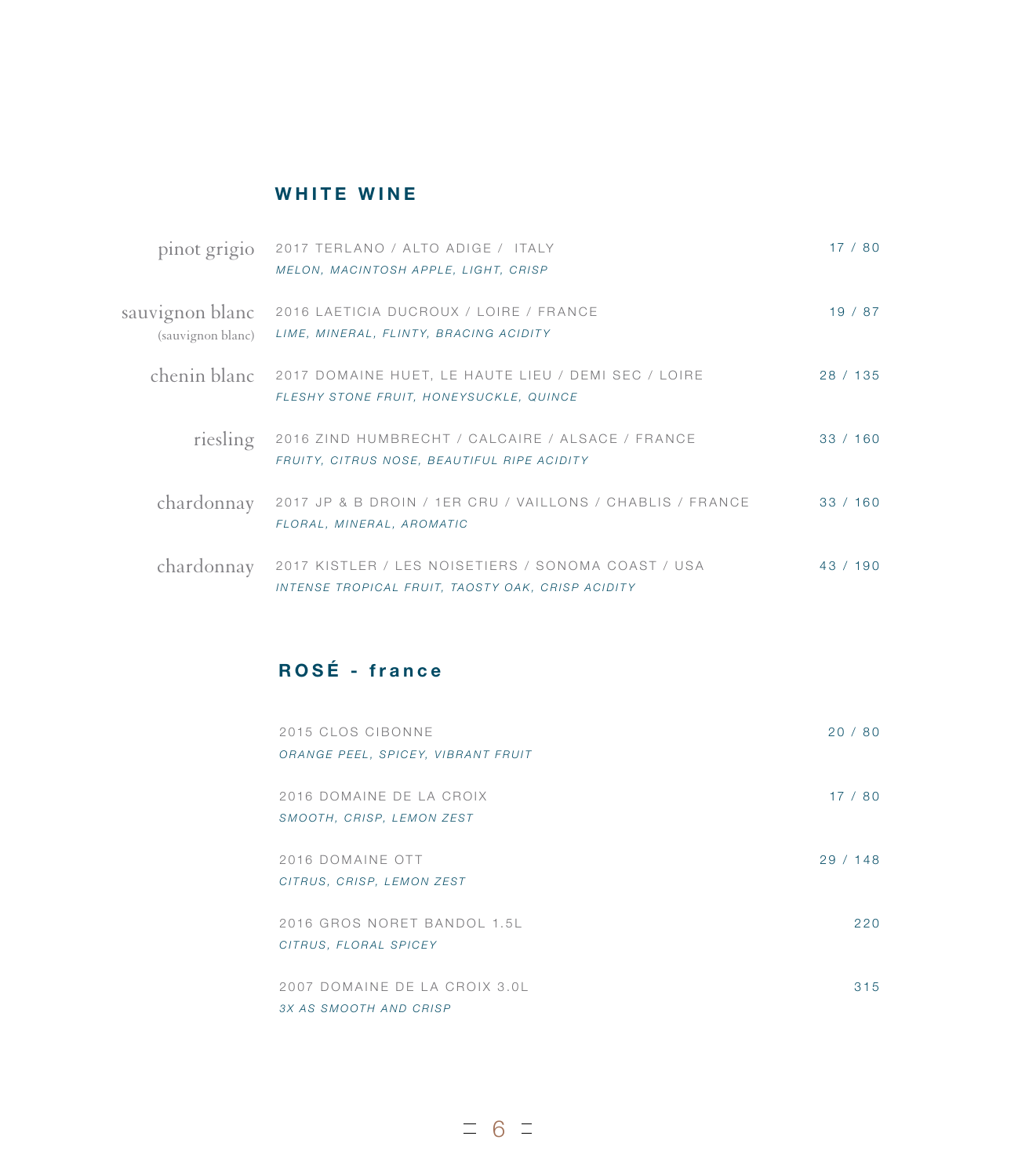Wine

# RED WINE

| pinot noir   | 2015 BETHEL HEIGHTS ESTATE / EOLA-AMITY HILLS / OREGON<br>SILKY RASPBERRY, BLACK TEA, DARK SPICES |          |
|--------------|---------------------------------------------------------------------------------------------------|----------|
|              |                                                                                                   | 25/110   |
| syrah        | 2016 CROZES HERMITAGE SILENE / JL CHAVE / RHÔNE / FRANCE                                          |          |
|              | CHERRY AND BLACKBERRY SCENTS, SMOKEY BACON, LICORICE                                              | 22/99    |
| pinot noir   | 2015 DOMAINE MICHEL JUILLOT / 1ER MERCURY CLOS TONNERRE                                           |          |
|              | RIPE DARK BERRY, EARTH, PEPPER                                                                    | 27/130   |
| chateauneuf  | 2014 DOMAINE DU PEGAU CUVÉE RÉSERVÉE / RHÔNE / FRANCE                                             |          |
| du pape      | FULL, FRESH SPICEY PEPPERY                                                                        | 39/190   |
| grand malbec | 2013 CUVELIER DE LOS ANDES / VALLE DE UCO / ARGENTINA                                             |          |
|              | DEEP, RICH, POWERFUL, DARK PLUM, DRIED BLACKBERRY                                                 | 34 / 165 |
| cabernet     | 2014 STAG'S LEAP, THE INVESTOR / REGION / CALIFORNIA                                              |          |
|              | CONCENTRATED BLUEBERRY SPICE, VELVETY TEXTURE                                                     |          |
| cabernet     | 2013 MAYACAMAS / MT VEEDER / CALIFORNIA                                                           | 20/95    |
| saugivnon    | BLACKCURRANT, WET EARTH, CHEWY TANNINS                                                            |          |
| bordeaux     | 1999 CHATEAU BEYCHEVELLE / ST JULIEN / FRANCE                                                     | 385      |
| blend        | RED FRUIT, HERBS, FOREST                                                                          |          |
|              |                                                                                                   | 470      |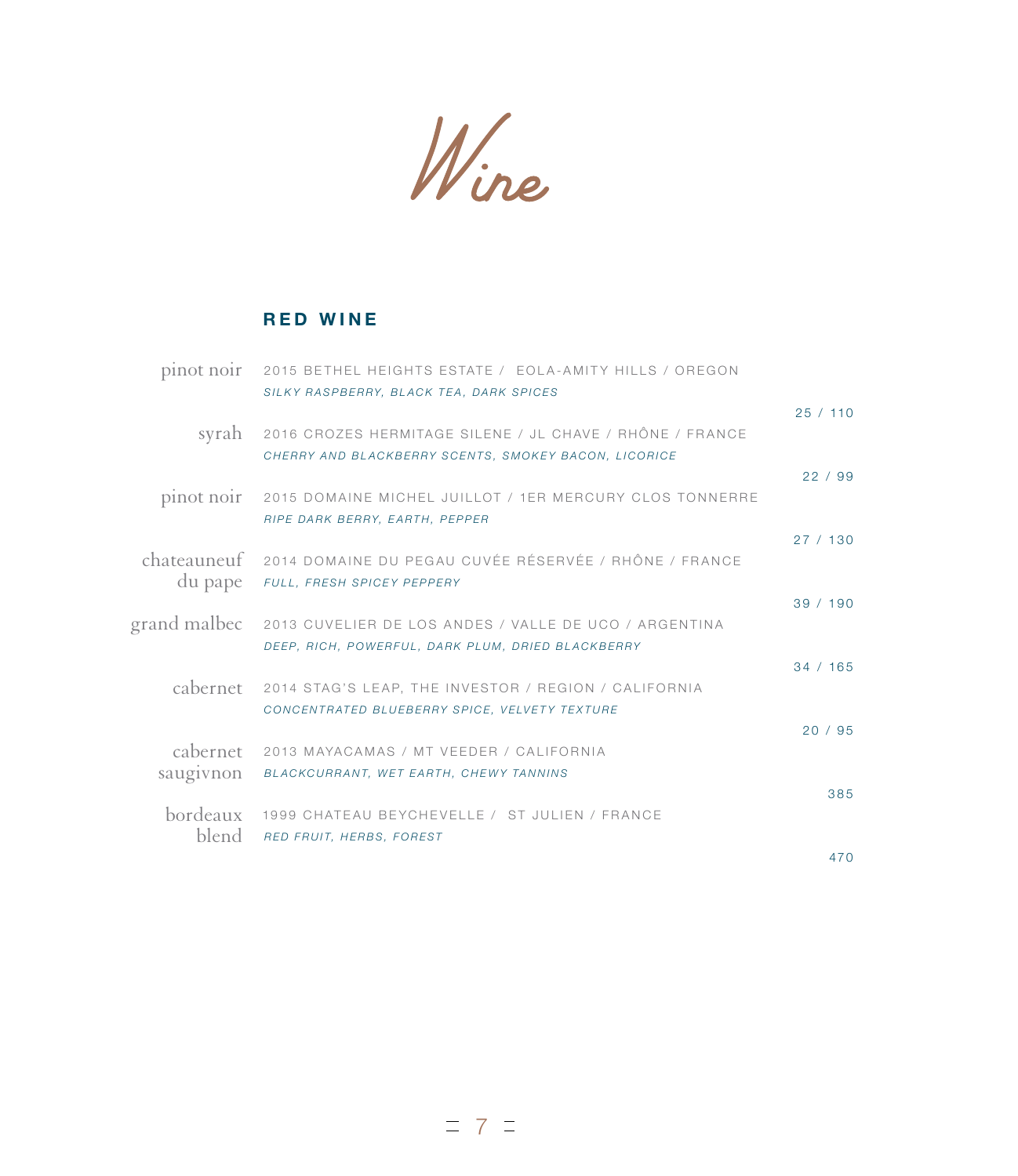**"**

*we are all mortal until the first kiss & the second glass of wine - eduardo galeano*

## LATE HARVEST 375ML

| sauvignon blanc 2015 JULES TAYLOR, LATE HARVEST / MARLBOROUGH / NZ                                 | 21/49  |
|----------------------------------------------------------------------------------------------------|--------|
| HONEYSUCKLE, SPICED ORANGE, CLOVE                                                                  |        |
| pinot gris 2008 ZIND HUMBRECHT / CLOS JEBSAL / ALSACE / FRANCE<br>JUICED PEACHES, RAW HONEY, SPICE | 98/250 |

**"**

#### FORTIFIED

| sherry<br>375ml         | REY FERNANDO DE CASTILLO / MANZANILLA / SPAIN<br>APPLE, CITRUS SAVOURY NUTTY TANG, 3YRS | 25/<br>45 |
|-------------------------|-----------------------------------------------------------------------------------------|-----------|
| vermouth                | LACUESTA / EDICIÓN LIMITADA / SPAIN<br>SWEET CHERRY, RAISINS, CHOCOLATE                 | 20        |
| pineau des<br>charentes | NAVARRE, ROSÉ / COGNAC / FRANCE<br>NOUGAT, MARZIPAN, STONE FRUIT IN SYRUP, 6YRS         | 26        |
| madeira                 | HENRIQUE & HENRIQUE SERCIAL 10YR / PORTUGAL<br>NUTTY, VANILLA, APRICOTS                 | 26        |
| port                    | 1998 GLUNZ / CALIFORNIA                                                                 | 55        |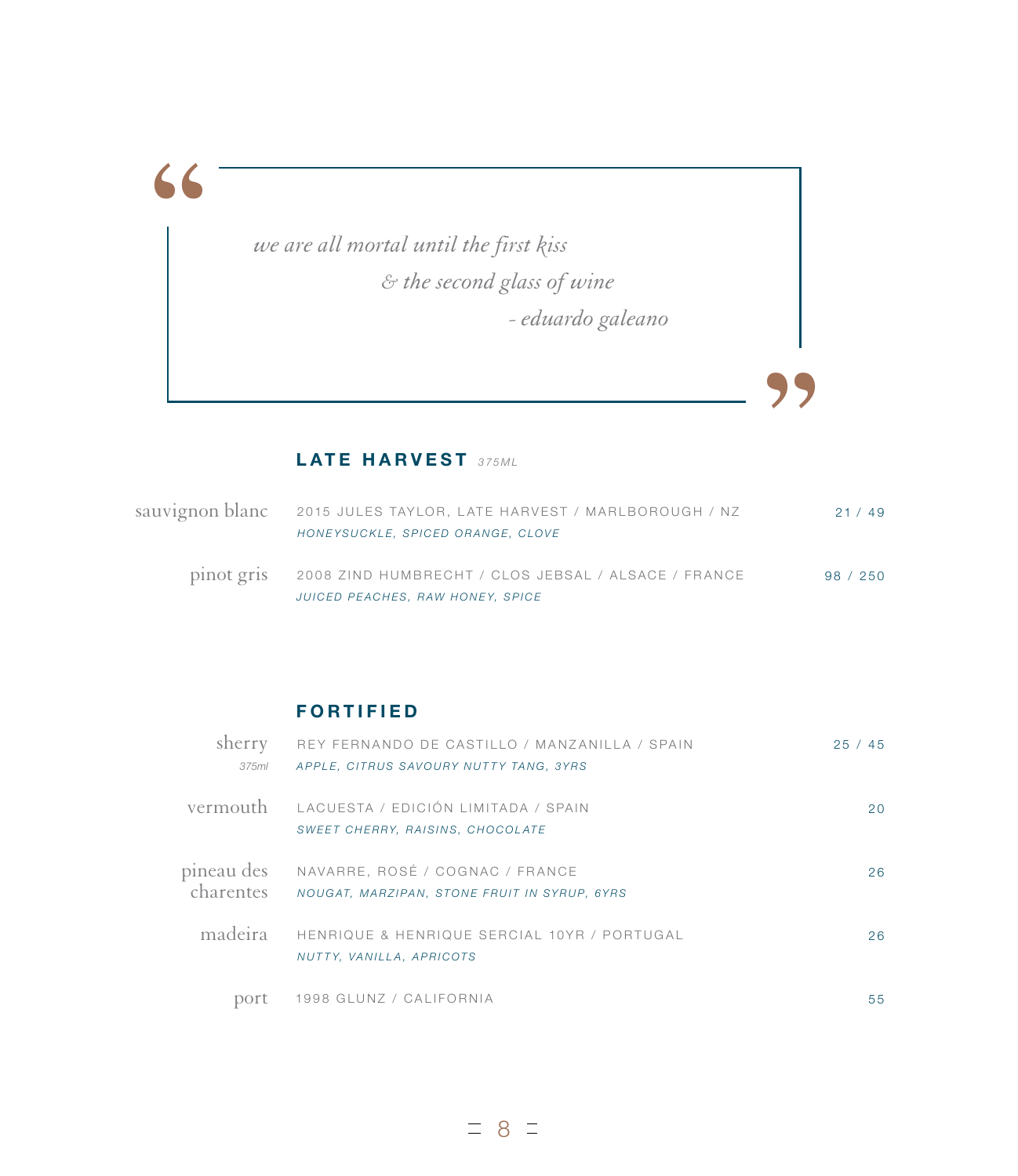



| <b>RUM</b>                      | habitacion velier forsyths wpl 2005 / samaroli caribbean soul /<br>four square $2005$ 12 yr | 70 |
|---------------------------------|---------------------------------------------------------------------------------------------|----|
| <b>TEQUILA</b><br>(AÑEJO)       | g4 el pandillo / don julio 1942 / arteNOM 1146                                              | 86 |
| <b>MEZCAL</b>                   | fidencio joven clasico / derrumbes potosi / alipus san balthazar                            | 25 |
| <b>BRANDY</b>                   | armagnac: tariquet xo<br>cognac: camus xo borderies / frapin cigar perfect                  | 56 |
| <b>AMERICAN</b><br>WHISKEY      | palm ridge reserve / leopold brothers small batch<br>westland peated single malt            | 35 |
| <b>BOURBON</b>                  | four roses small batch / e.h. taylor small batch / george t stagg                           | 37 |
| <b>ISLAY</b><br><b>SCOTLAND</b> | bruichladdich octmore 08.1 / kilchoman port cask / port charlotte                           | 65 |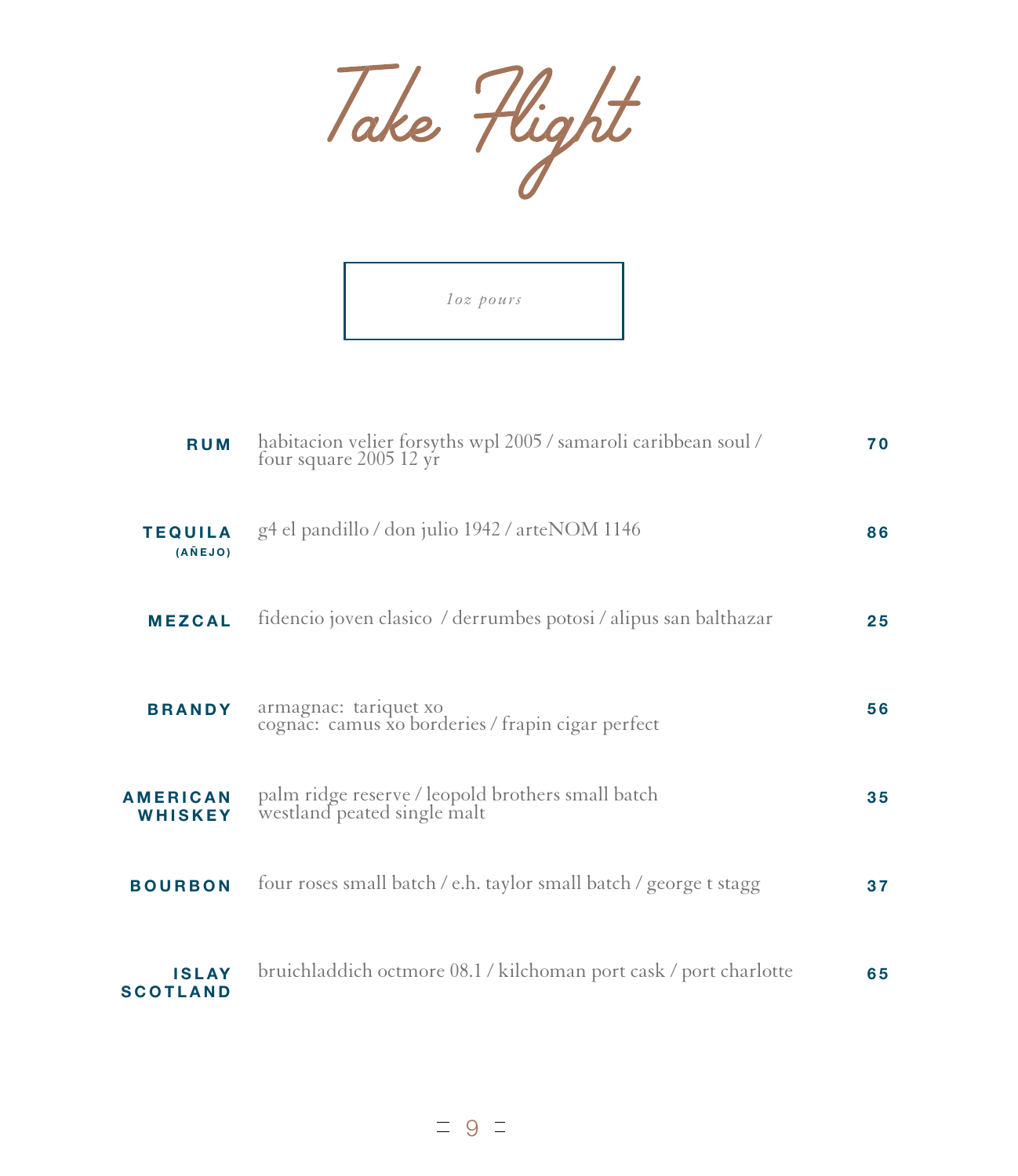

*- john milton*

|                             | $2 \text{ oz } p \text{ o} u \text{ rs}$ |                                  |
|-----------------------------|------------------------------------------|----------------------------------|
| $+\Box$ a rock upon request | + sparkling water, topo chico, mx \$8    | + tonic water, east imperial \$8 |

#### VODKA

| st george GREEN CHILE / CALIFORNIA   | 17 |
|--------------------------------------|----|
| mamont SIBERIAN WHEAT / RUSSIA       | 20 |
| boyd & blair POTATO / PENNSYLVANIA   | 20 |
| bar hill HONEY / VERMONT             | 30 |
| grey goose VX, RYE & COGNAC / FRANCE |    |

#### GIN

| blue coat AMERICAN DRY GIN / PENNSYLVANIA 17 |    |
|----------------------------------------------|----|
| tanqueray TEN / GREAT BRITAIN                | 19 |
| big cypress MAGIC CITY / FLORIDA             | 21 |
| victoria distillers EMPRESS GIN / CANADA     | 21 |
| ransom OLD TOM GIN / OREGON                  | 21 |
| g'vine NOUAISSON / FRANCE                    | 26 |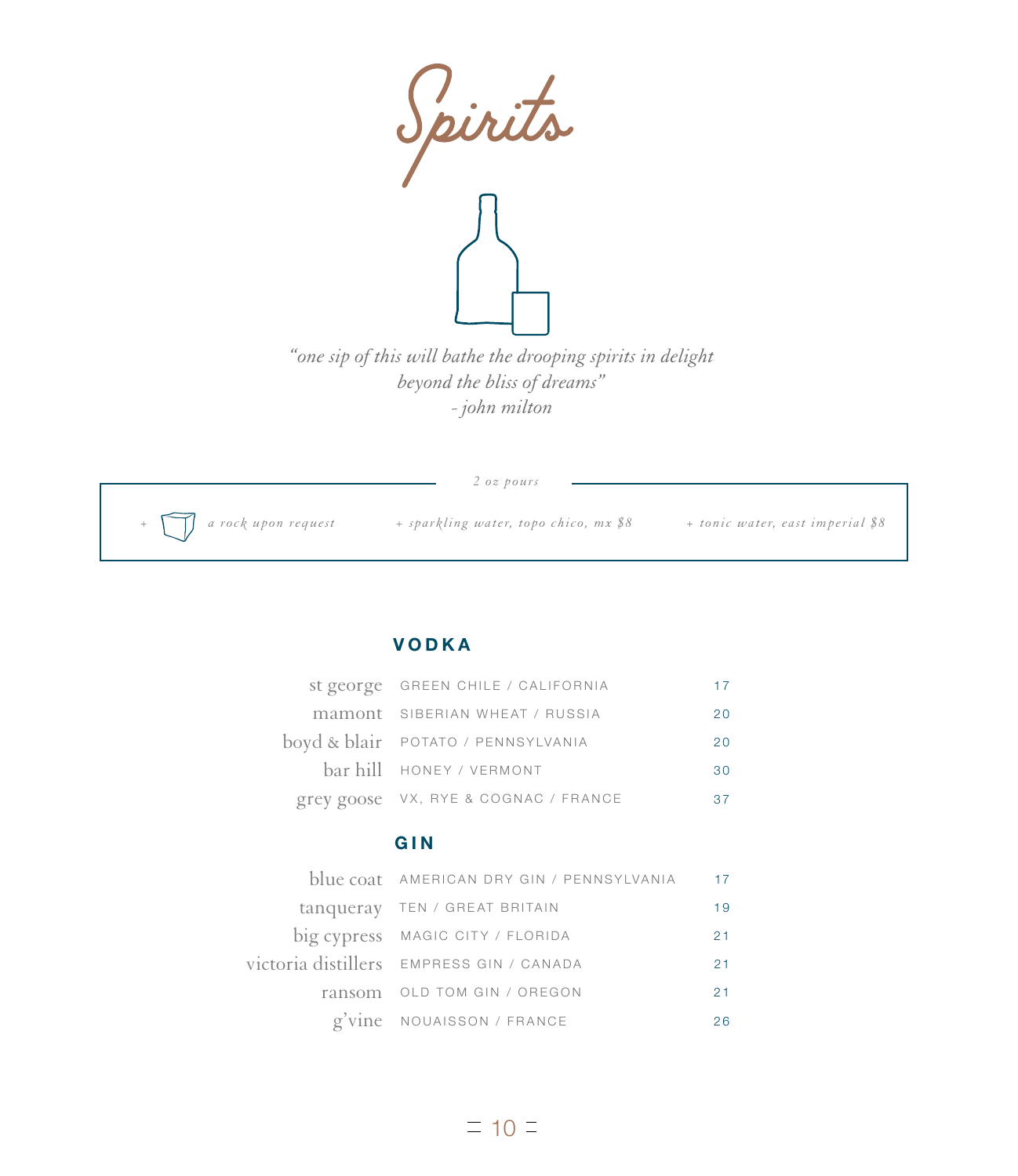Agane

#### MEZCAL

|                  | fidencio JOVEN CLASSICO |     |
|------------------|-------------------------|-----|
| derrumbes POTOSI |                         |     |
|                  | alipus SAN BALTHAZAR    | 21  |
|                  | derrumbes BLUE WEBBER   | 25. |

#### TEQUILA BLANCO

| tapatio LA ALTEÑA / HIGHLANDS          |     |
|----------------------------------------|-----|
| g <sup>4</sup> EL PANDILLO / HIGHLANDS | 17  |
| fortaleza FORTALEZA / LOWLANDS         | 1 Q |
| arte nom NOM 1579 / HIGHLANDS          |     |

#### TEQUILA REPOSADO

|                        | tequila ocho LOS ALAMBIQUES / HIGHLANDS | 19 |
|------------------------|-----------------------------------------|----|
| siete leguas HIGHLANDS |                                         | 21 |
|                        | $g4$ EL PANDILLO / HIGHLANDS            | 25 |

# TEQUILA A Ñ EJO

| arte nom NOM 1146 / HIGHLANDS                         | 29  |
|-------------------------------------------------------|-----|
| $g4$ EL PANDILLO / HIGHLANDS                          | 32  |
| $\frac{1}{2}$ don julio $\frac{1942}{1942}$ HIGHLANDS | 55. |

## TEQUILA EXTRA AÑEJO

| $g4$ EL PANDILLO 36 MONTHS HIGHLANDS 45          |  |
|--------------------------------------------------|--|
| fuenteseca 7 YEAR BARREL: CALIFORNIA RED WINE 67 |  |

 $= 11$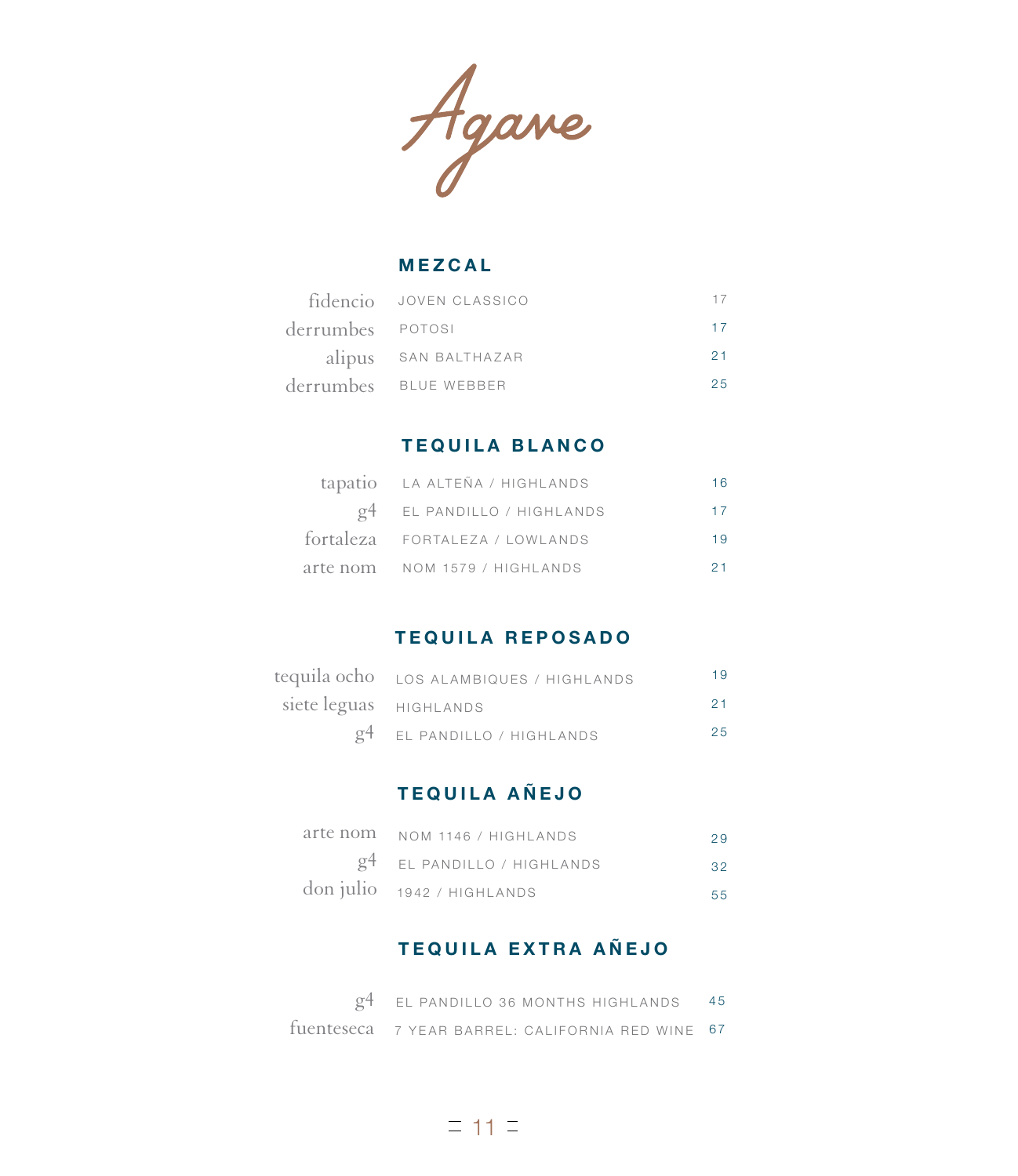Rum & Brandy

#### RUM / RHUM

|                        | hamilton WEST INDIES 1670              | 15 |
|------------------------|----------------------------------------|----|
|                        | hamilton 151 / GUYANA                  | 17 |
|                        | roulaison LOUISIANA / USA              | 20 |
| barbancourt 15 / HAITI |                                        | 24 |
|                        | clement xo VIEUX / MARTINIQUE          | 25 |
|                        | four square 2005 / BARBADOS            | 36 |
|                        | bacardi RESERVA LIMITADA / PUERTO RICO | 47 |
|                        | samaroli CARIBBEAN SOUL                | 61 |

#### CACHACA BRAZIL

| novo fogo SILVER |                        | 15 |
|------------------|------------------------|----|
|                  | yaguara ouro two woods | 19 |

#### BRANDY

|                   | armagnac DOMAINE D'ESPERANCE FOLLE BLANCHE | 19  |
|-------------------|--------------------------------------------|-----|
|                   | armagnac DOMAINE D'ESPARANCE XO            | 25  |
| armagnac TARIQUET |                                            | 26  |
|                   | cognac PAUL BEAU VS                        | 17  |
|                   | COGNAC FRAPIN CIGAR PERFECT                | 36  |
|                   | cognac CAMUS XO BORDERIES                  | 50  |
|                   | cognac GUILLON PAINTURUD                   | 109 |
|                   | PISCO MACCHU PISCO LA DIABLA / PERU        | 17  |
| pisco             | MACCHU PISCO NUSTA / PERU                  | 57  |
|                   | fruit / eau de vie cazoTES POIRE WILLIAMS  | 36  |
|                   | fruit / eau de vie BORDELET CALVADOS       | 43  |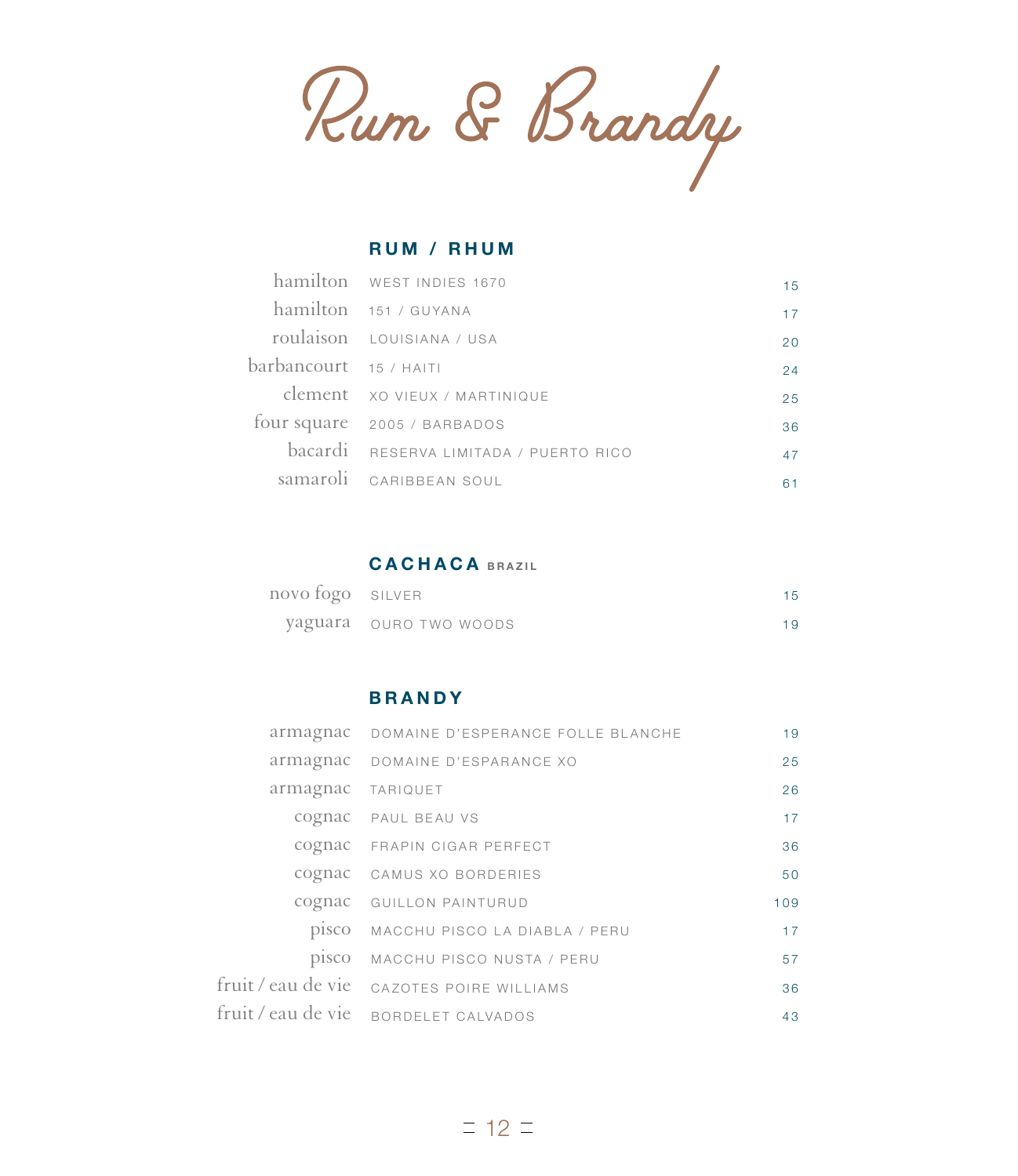Whiskery

|                | $2$ oz pours                                                 |                               |
|----------------|--------------------------------------------------------------|-------------------------------|
| $^{+}$         | a rock upon request<br>+ sparkling water, topo chico, mx \$8 | + still water, hildon, uk \$8 |
| <b>CANADA</b>  | crown royal $/\mathrm{xr}\,80$                               | 49                            |
| <b>AMERICA</b> | leopold brothers / small batch / colorado                    | 17                            |
|                | palm ridge / four grain / florida                            | 21                            |
|                | balcones / texas single malt                                 | 25                            |
|                | westland / peated / washington                               | 30                            |
| <b>AMERICA</b> | four roses / single barrel / 100 proof                       | 18                            |
| <b>BOURBON</b> | e.h. taylor / small batch                                    | 19                            |
|                | joseph magnus                                                | 33                            |
|                | mic drop $/ 8$ yr                                            | 40                            |
|                | george t stagg / antique collection / 124 proof              | 43                            |
| <b>AMERICA</b> | blackened / pickerell & metallica / vt & in & ca             | 19                            |
| <b>RYE</b>     | eh taylor 100 proof / kentucky                               | 23                            |
| <b>TAIWAN</b>  | kavalan / single malt / sherry oak finish                    | 41                            |
|                | <b>JAPAN</b> oishi / brandy cask                             | 27                            |
|                | oishi / sherry cask                                          | 27                            |
|                | eigashima / single malt / akashi sommelier series            | 56                            |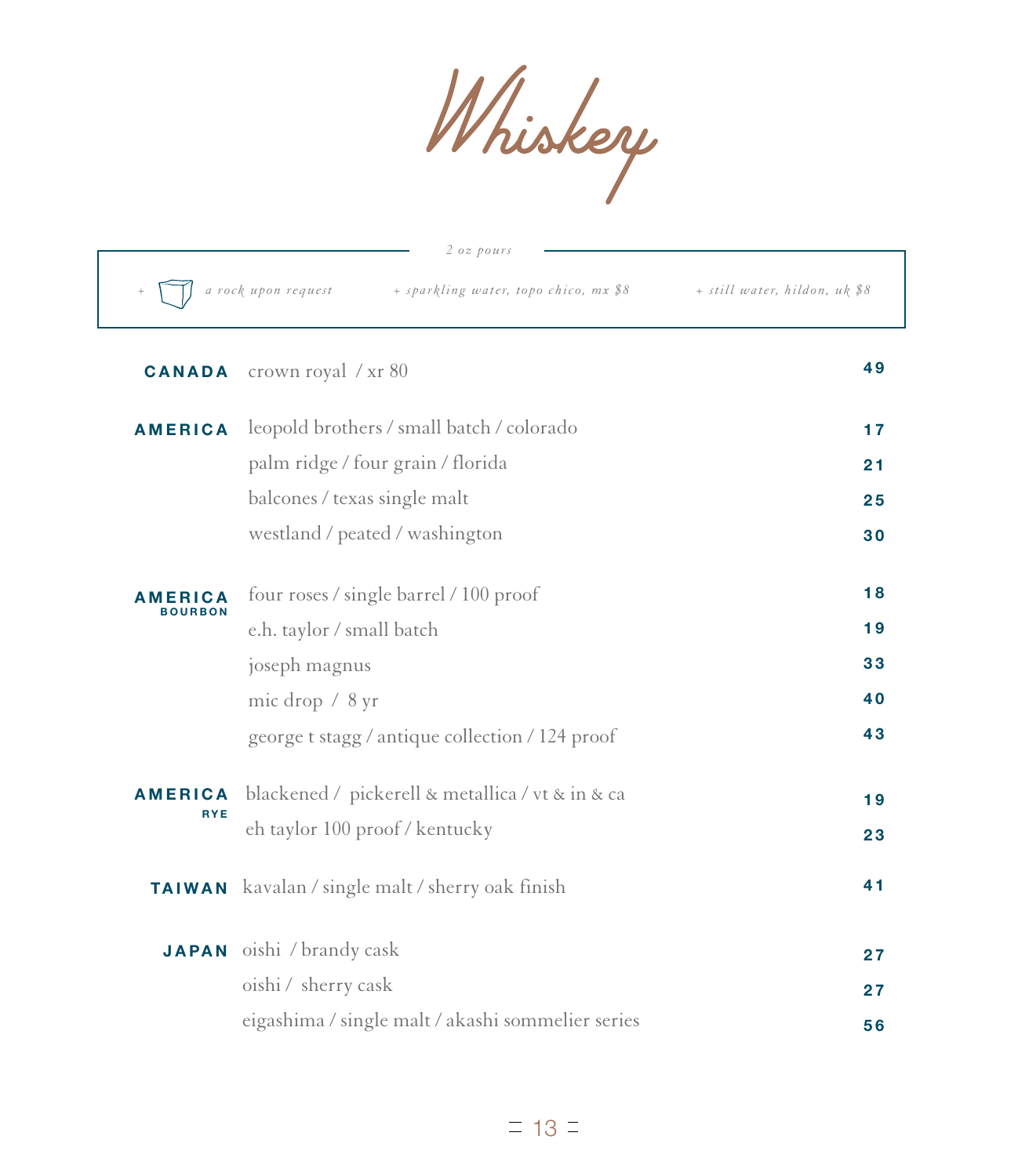

|                                                                     | $2 \text{ oz } p \text{ o} u \text{ rs}$ |                               |
|---------------------------------------------------------------------|------------------------------------------|-------------------------------|
| $\begin{array}{ccc} . & + \ \hline \end{array}$ a rock upon request | + sparkling water, topo chico, mx \$8    | + still water, hildon, uk \$8 |

| <b>IRELAND</b>   | red breast / 12yr                         | 28  |
|------------------|-------------------------------------------|-----|
|                  | tipperary / knockmealdowns / 10yr         | 30  |
| <b>UK</b>        | johnny walker / platinum / 18             | 36  |
| <b>BLENDED</b>   | compass box / hedonism                    | 47  |
| <b>SCOTLAND</b>  | the jura $/ 18$                           | 49  |
| <b>HIGHLANDS</b> | the dalmore / cigar malt reserva          | 53  |
|                  | the macallan / 18 sherry                  | 95  |
|                  | glendronach / 24 / the grandeur / batch 9 | 208 |
| <b>SCOTLAND</b>  | glenfiddich / 14 / bourbon barrel finish  | 24  |
| <b>SPEYSIDE</b>  | balvenie / 21 / port finish               | 76  |
|                  | glenfiddich / 26/3 wash bourbon barrel    | 119 |
| <b>SCOTLAND</b>  | bruichladdich / classic                   | 22  |
| <b>ISLANDS</b>   | port charlotte / barley                   | 24  |
|                  | kilchoman / port cask                     | 43  |
|                  | bruichladdich / octmore / 08.1            | 61  |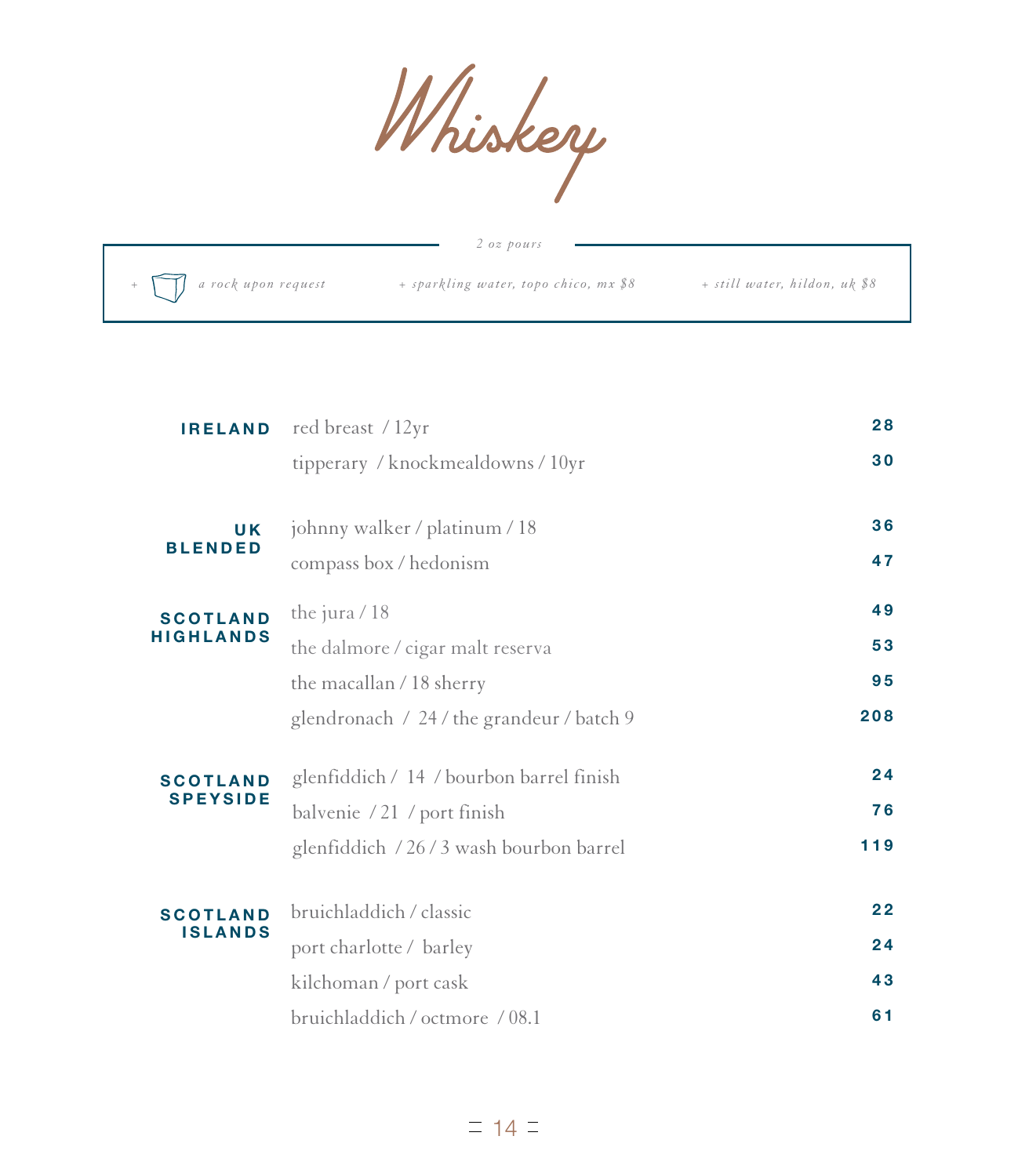Beer

| <b>CIGAR CITY</b><br>FL            | tampa style lager / 12 oz   | 8  |
|------------------------------------|-----------------------------|----|
| <b>SAMUEL SMITH</b><br>U K         | organic lager / 12 oz       | 12 |
| <b>WESTMALLE</b><br><b>BELGIUM</b> | tripel / ale / $11.2oz$     | 23 |
| OMMEGANG<br><b>NY</b>              | champagne brut / ipa / 12oz | 13 |
| <b>FOUNDERS</b><br>МI              | $breakfast$ stout / $12oz$  | 11 |

**"**

*who cares how time advances?*

*i am drinking ale today.*

 *- Edgar Allen Poe* 

**"**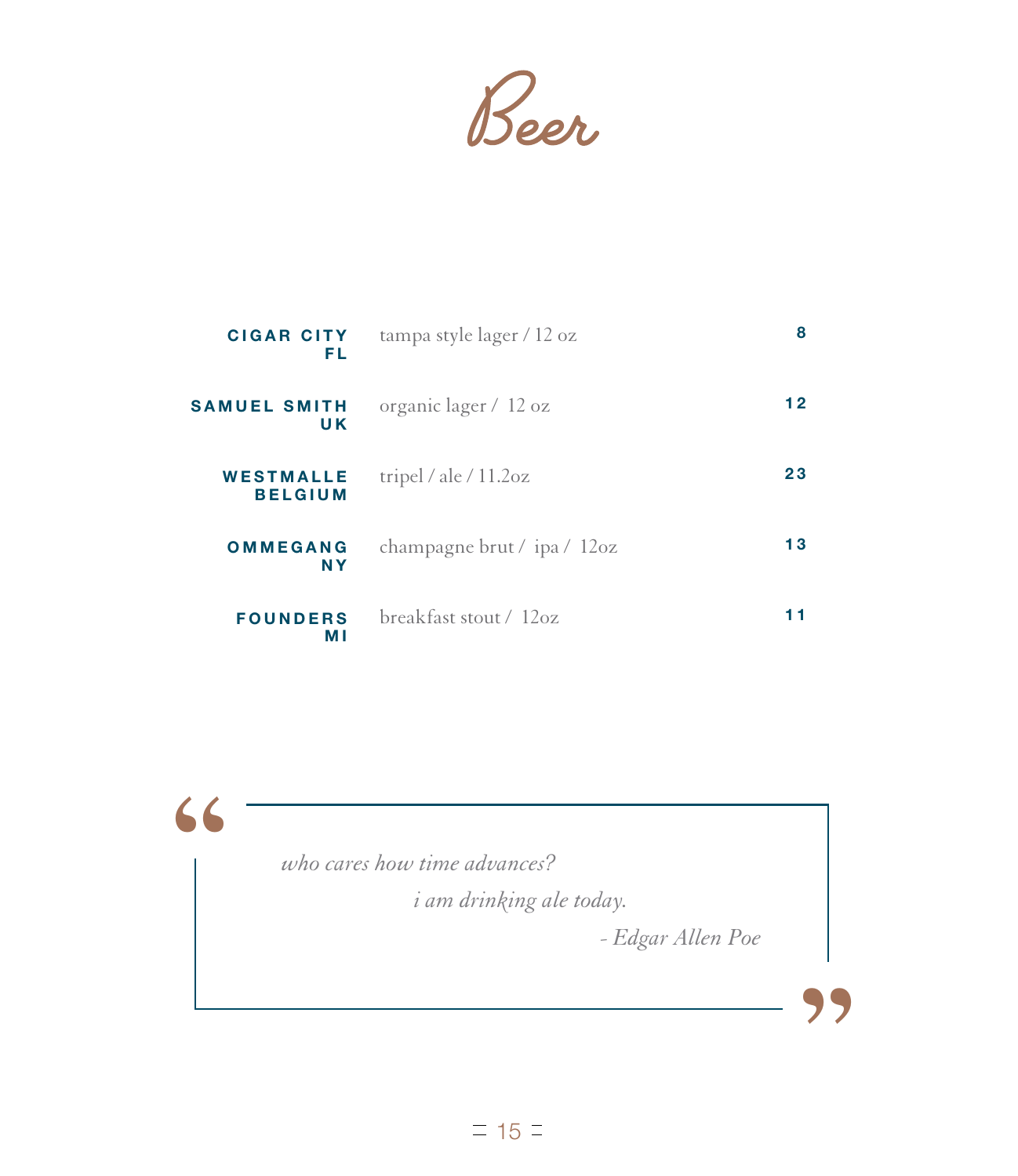Soda

COCA COLA DIET COKE SPRITE mexico *10*

usa *10*

**EAST IMPERIAL** grapefruit *10*

mexico *10*

#### JARRITOS

mandarin *10*

#### fior di sambuco elderberry *10* TASSONI

Water

| <b>STILL</b>     | hildon / hampshire / uk / 750ml | 18 |
|------------------|---------------------------------|----|
|                  | 330ml                           | 10 |
| <b>SPARKLING</b> | hildon / hampshire / uk / 750ml | 18 |
|                  | topo chico / mx                 | 10 |
| <b>TONIC</b>     | tassoni / tonica / it           | 10 |
|                  | east imperial / old world       | 10 |
|                  | east imperial / burma           | 10 |

 $= 16 =$